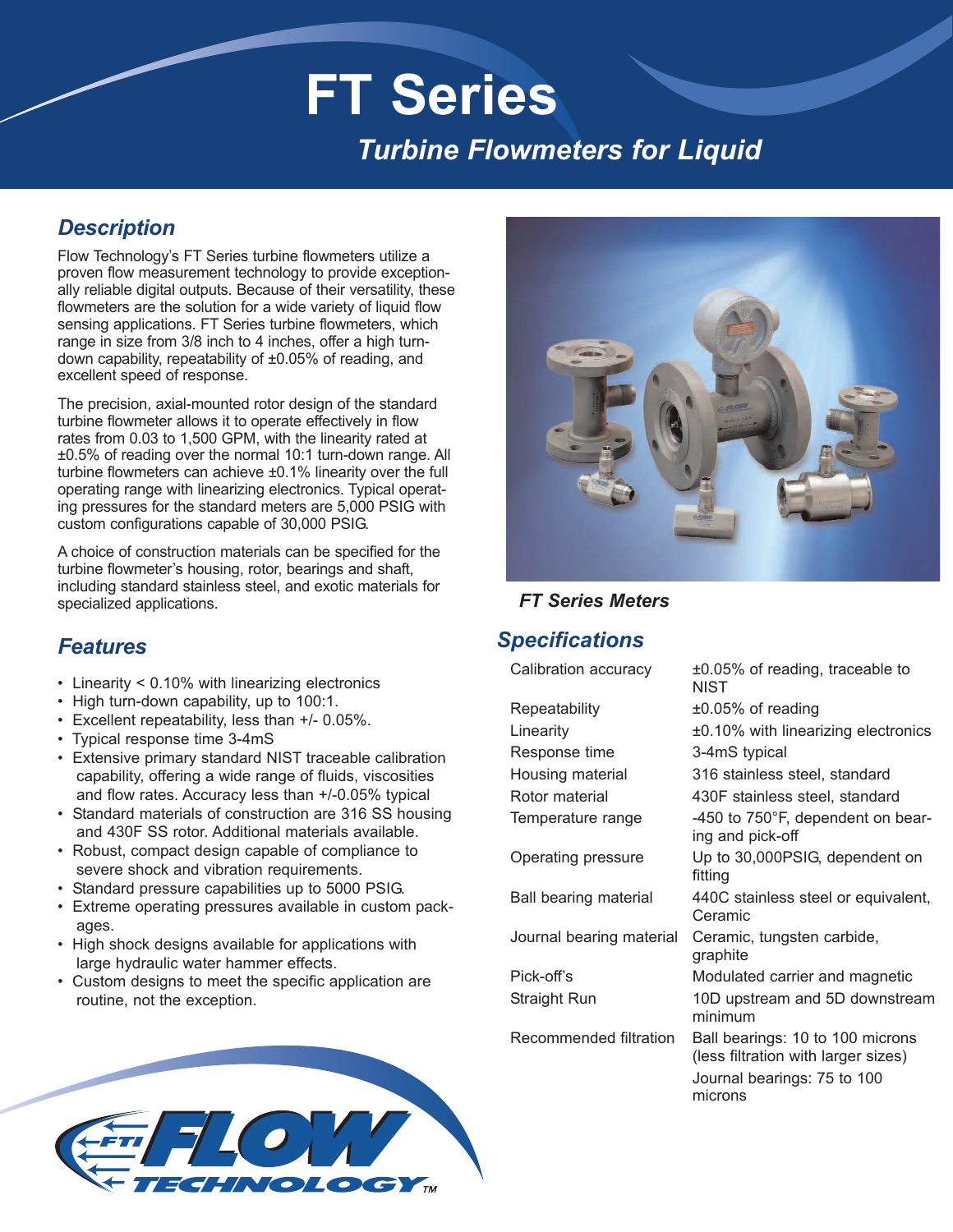### *Turbine Flow Meter Model Number Selection and Sizing Guidelines*

There are 4 major steps in defining a turbine flow meter; these are:

- Choosing the flow meter size
- Bearing selection
- Pick-off selection
- Calibration requirements

These components are interrelated and should be considered as a system to obtain optimum meter performance. Additional options need to be selected that are related more to personal preference. These are end fitting type, materials of construction, and units of measure.

### *Step 1: Meter size and flow range selection*

Detailed below are the considerations that should be taken into account when sizing a flow meter.

- Due to the laws of physics, for optimum results any flow meter (including turbine flow meters) should be operated as high up in their turndown range as possible.
- Clearly, there is a tradeoff between your allowable pressure drop and the size of meter that you can install into your process. In other words, at a given flow rate, a smaller meter will operate higher up in its flow rate range, but will generate a higher pressure drop.
- When selecting the size and flow range of the meter, bearing and pick-off selection must be considered. Ball bearings and RF pick-offs have the least amount of drag, thus provide the widest capable flow range. Journal bearings and magnetic pick-offs create more drag, there fore reducing the turndown capability of the flow meter. Where ever possible an RF pickoff is the ideal choice.
- Ideally, it is beneficial to stay within a 10:1 turndown range. However, the phenomenal repeatability and primary calibration accuracy's enable the Flow Technology turbine to provide outstanding performance over a 100:1 turndown.
- See page 4 for available flow ranges.

### *Step 2: Pickoff Selection*

#### **Reasons to choose a RF pickoff**

- Use on FT-24 and smaller meters.
- Use when extended flow range is required.
- Use when real time temperature correction (UVC calibration) is required.
- Flow meter does not require recalibration when pick-off is changed.
- Must be used in conjunction with an amplifier to produce a square wave frequency output.
- Can not be used above an FT-40 size flow meter.

#### **Reasons to choose a Magnetic pickoff**

- Use on FT-32 and larger meters.
- Use on cryogenic temperature applications.
- Use when a direct millivolt output is required.
- Flow meter should be recalibrated when pick-off is changed.
- Can be used on smaller flow meters with reduced flow range.

#### **Pick-off Options**

- Standard pick-offs have upper operating temperature of 350˚F.
- High temperature pick-offs with a 750˚F maximum are available.
- Most electronics are available in hazardous area rated enclosures. If system certification is required, pick-offs are available with various ratings.
- Pick-offs are available with built in RTD's when real time temperature correction is required and a UVC calibration is performed on the flow meter. These pick-offs are normally used in conjunction with the Linear Link TCI electronics.
- Amplified pick-offs are available that house circuitry in the pick-off body to provide a high level  $0 - 5$  volt square wave pulse output. DC power is required.
- See page 6 for pick-off selection options.

#### *Pick-off Mounting Configuration*

#### **MS connector**

- Pick-offs have two, three or four pin MS connectors.
- Connection to the pick-off is via a mating MS connector with soldered connections and loose wire.
- Typical installation is on test stands or on board applications.
- A junction box or conduit **can not** be attached to this pick-off style.
- This pick-off is used on flow meters that **do not** have 1" MNPT nipples welded to the meter body surrounding the pick-off. Flow meters with threaded end connections typically do not have the 1" nipple.

#### **Flying leads with threaded connection**

- Pick-offs have flying leads extending from the potted pick-off body.
- Mechanical connection to the pick-off is via a 1/2" MNPT thread integral to the top of the pick-off body or the 1" MNPT thread of the flow meter nipple.
- This pick-of style is required when a junction box and rigid or flexible conduit is to be mounted directly to the pick-off body.
- Typical installation is a more industrial environment.
- This threaded body pick-off is used on flow meters that **do not** have 1" MNPT nipples welded to the meter body surrounding the pick-off. A flying lead pick-off with smooth body are used on flow meters that **do** have the 1" MNPT nipple. Flow meters with threaded end connections typically do not have the 1" nipple. Flow meters with flanged end connections typically do have the 1" nipple.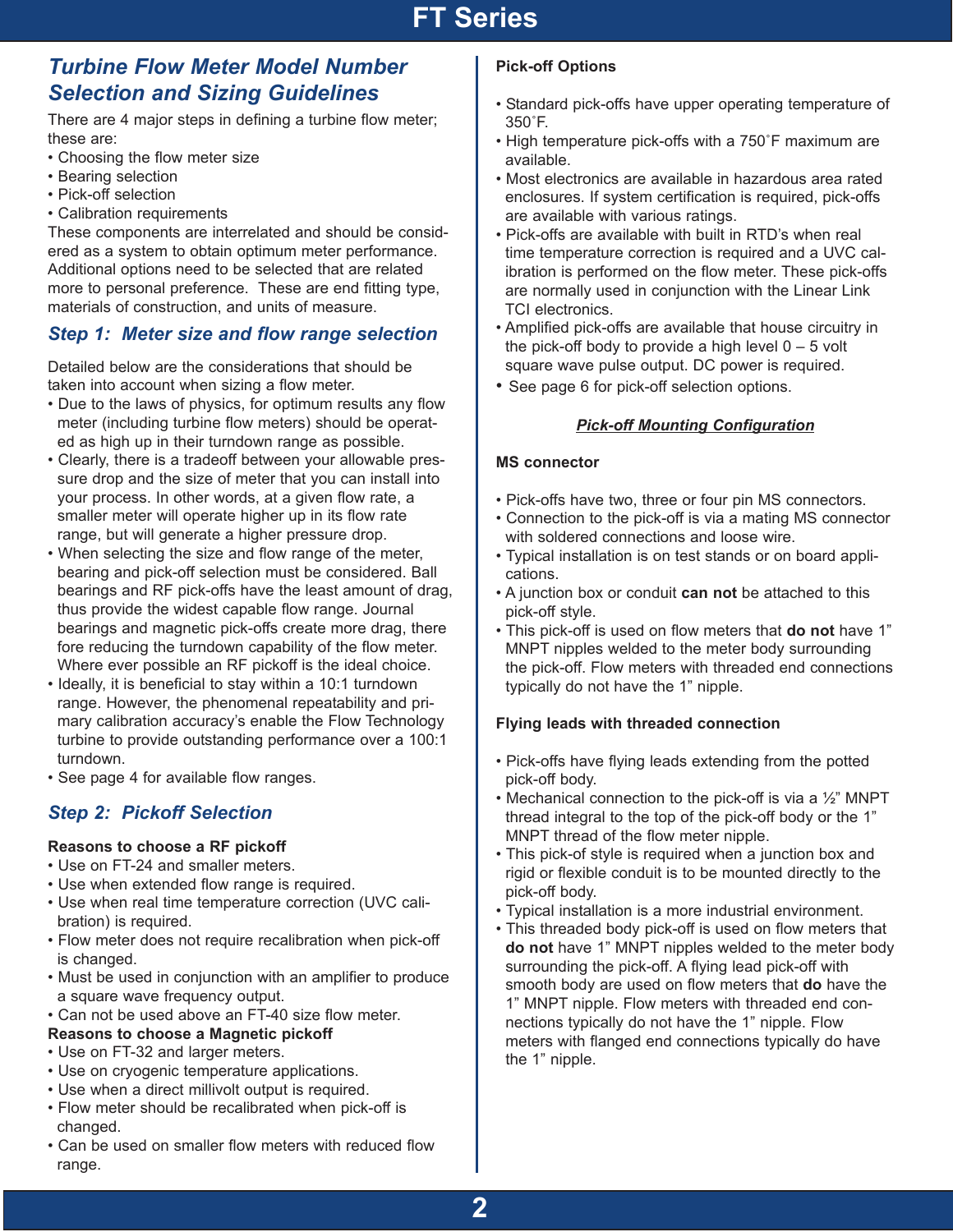### *Step 3: Bearing Selection*

- **•** Bearings are available in two styles, Ball and Journal Sleeve.
- Ball bearings are manufactured from 440C SS or ceramic and is the typical choice for lubricating applications.
- Journal Sleeve bearings are available in three different material selections. (Note: The Journal Ceramic bearing is the typical bearing of choice for non-lubricating appli cations.)
- See page 5 for bearing selection options.

#### **Ball bearings (model # code "A" for Stainless Steel; "B" for Ceramic)**

- Bearing option to measure lubricating fluids, use ceramic for low lubricating fluids.
- Low frictional drag provides the widest possible flow range.
- Ball bearing set can be replaced in the field.
- 10 to 50 micron filtration required, dependent on meter size.
- Operating temperature -450˚ to 300˚ F (ceramic to 450˚ F)
- 440C stainless steel or ceramic materials of construction.
- Provides exceptional life and rugged construction in clean lubricating applications.

### **Journal Carbide bearings (model # code "D")**

- Bearing option to measure low or non-lubricating fluids.
- Hard bearing material provides long life and rugged construction.
- Less turn down capability than the ball bearing. (valid for all journal bearing options)
- Field replacement of bearing not recommended. (valid for all journal bearing options)
- 75 to 100 micron filtration required. (valid for all journal bearing options)
- Operating temperature range of -100˚ to 1200˚ F.
- Tungsten Carbide materials of construction.
- Hard bearing material provides long life and rugged con struction.

### **Journal Graphite bearings (model # code "E")**

- Bearing option for corrosive applications.
- Operating temperature range of -100˚ to 550˚ F.
- Bearing option to measure low or non-lubricating fluids.
- Materials of construction are epoxy impregnated Carbon Graphite bearing with 316 SS shaft.
- Lubricating property of the graphite allows this bearing to run smoother than the other two journal options, however life of the bearing will be slightly reduced.
- Not recommended for use above FT-32 meter size.

### **Journal Ceramic bearings (model # code "G")**

- Bearing option to measure low or non-lubricating fluids.
- Operating temperature range of -100˚ to 800˚ F.
- Typical bearing option for more corrosive applications.
- AL2O3 (99.5%) Ceramic materials of construction.
- Ceramic material is impervious to most fluids, resists film build up on bearing surface, long life, not as robust as tungsten carbide material.
- - For optimum performance your flow meter should be calibrated close to its operating viscosity. Water at 1 cst and solvent at 1.2 cst viscosity is standard, a specific calibration to simulate the operating viscosity can be specified as an option.

#### **Application will cover a range of operating temperature and viscosity**

- If the fluid viscosity or density is changing due to temperature variation, a Universal Viscosity Calibration (UVC) should be used to perform real time temperature correction.
- The viscosity range for the calibration is determined by the minimum fluid viscosity at the maximum operating temperature and the maximum fluid viscosity at the minimum operating temperature.
- See page 5 for calibration options.

*Step 4: Calibration Selection*

and gas primary calibration facilities.

oil blend calibrations.

should be compensated for.

**and viscosity**

• Flow Technology has one of the world's largest liquid

al requirements in any flow metering application.

mum of a 20 point calibration is recommended.

• The ability to accurately calibrate a flow meter with trace ability to international standards is one of the fundament-

• Flow Technology offers a range of water, solvent, oil, and

• A 10 data point calibration is offered as standard, 20 and 30 point calibrations are offered as options. A higher number of data points will define the calibration curve in more detail. If linearizing electronics will be used a mini

• Viscosity does shift the flow meter calibration curve and

**Application will be at relatively constant temperature**



• Not recommended for use in water above 180˚ F.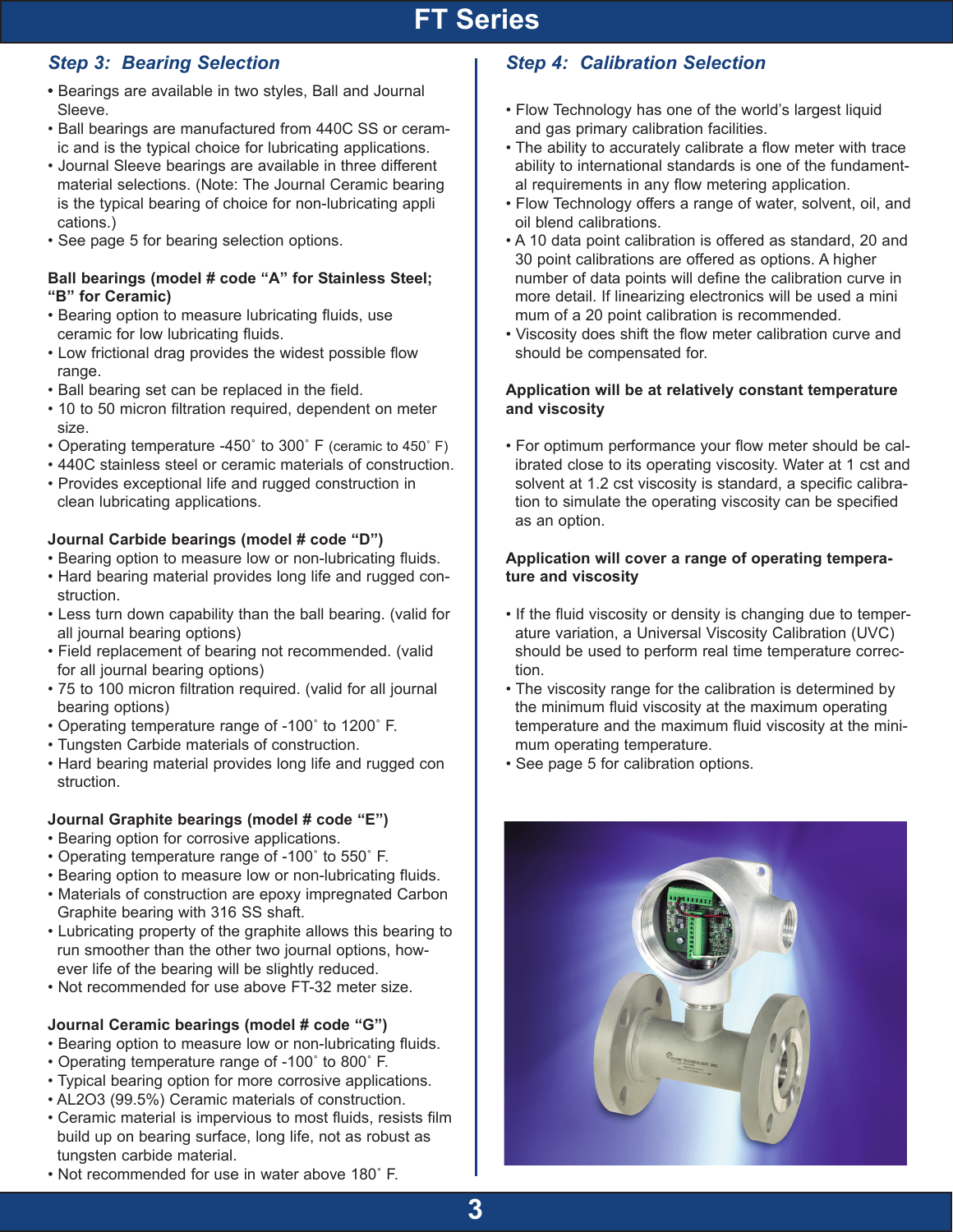### *FT Meter Sizing and End Fittings*

|                               |                                         |      |         |                     |                                        |                                | <b>Extended Flow Range</b>                |                                     |            |          |                                 |
|-------------------------------|-----------------------------------------|------|---------|---------------------|----------------------------------------|--------------------------------|-------------------------------------------|-------------------------------------|------------|----------|---------------------------------|
| Series /<br><b>Order Code</b> | <b>End Fitting</b><br>Nominal<br>Inches | ID   |         | 10:1 Standard Range | Ball<br>Bearing /<br><b>RF Pickoff</b> | Ball<br>Bearing<br>Mag Pickoff | Journal<br>Bearing /<br><b>RF Pickoff</b> | Journal<br>Bearing /<br>Mag Pickoff | Max        | K Factor | Maximum<br>Frequency<br>Approx. |
|                               |                                         |      | Min GPM | Max GPM             | Min GPM                                | Min GPM                        | Min GPM                                   | Min GPM                             | <b>GPM</b> | P/G      | Frequ.                          |
| FT 4-6                        | 3/8                                     | 0.30 | 0.25    | 2.5                 | 0.03                                   | 0.10                           | 0.10                                      | 0.12                                | 3          | 48000    | 2000                            |
| FT 4-8                        | 1/2                                     | 0.30 | 0.25    | 2.5                 | 0.03                                   | 0.10                           | 0.10                                      | 0.12                                | 3          | 48000    | 2000                            |
| FT 6-8                        | 1/2                                     | 0.37 | 0.50    | 5.0                 | 0.05                                   | 0.12                           | 0.15                                      | 0.20                                | 5          | 25000    | 2100                            |
| FT 8-8                        | 1/2                                     | 0.40 | 0.75    | 7.5                 | 0.08                                   | 0.16                           | 0.20                                      | 0.25                                | 8          | 16000    | 2000                            |
| FT-08                         | 1/2                                     | 0.44 | 1.00    | 10.0                | 0.10                                   | 0.20                           | 0.25                                      | 0.30                                | 10         | 12000    | 2000                            |
| FT-10                         | $*3/4$                                  | 0.50 | 1.25    | 12.5                | 0.15                                   | 0.30                           | 0.30                                      | 0.40                                | 15         | 9600     | 2000                            |
| FT-12                         | 3/4                                     | 0.56 | 2.0     | 20                  | 0.25                                   | 0.50                           | 0.50                                      | 0.50                                | 25         | 6000     | 2000                            |
| FT-16                         | 1                                       | 0.86 | 5.0     | 50                  | 0.60                                   | 1.0                            | 1.0                                       | 1.0                                 | 60         | 2400     | 2000                            |
| <b>FT-20</b>                  | 11/4                                    | 1.00 | 9.0     | 90                  | 1.0                                    | 1.5                            | 1.0                                       | 1.5                                 | 100        | 1300     | 1950                            |
| <b>FT-24</b>                  | 11/2                                    | 1.32 | 15.0    | 150                 | 1.6                                    | 2.5                            | 1.6                                       | 2.5                                 | 160        | 600      | 1500                            |
| FT-32                         | 2                                       | 1.75 | 22.0    | 225                 | 2.5                                    | 3.5                            | 2.5                                       | 3.5                                 | 250        | 350      | 1300                            |
| <b>FT-40</b>                  | 21/2                                    | 2.22 | 40.0    | 400                 | 4.5                                    | 5.0                            | 4.5                                       | 5.0                                 | 450        | 180      | 1200                            |
| <b>FT-48</b>                  | 3                                       | 2.87 | 65.0    | 650                 | N/A                                    | 7.5                            | N/A                                       | 7.5                                 | 750        | 75       | 812                             |
| FT-64                         | 4                                       | 3.87 | 125.0   | 1250                | N/A                                    | 15                             | N/A                                       | 15                                  | 1500       | 30       | 625                             |

 $*$  AE fitting =  $5/8$ "

| <b>Order Code</b> | <b>End Fittings</b>                                                           |
|-------------------|-------------------------------------------------------------------------------|
| AF                | AN (or MS) external straight threads - 3/8" to 2 1/2 nominal size - 37° flare |
| <b>NF</b>         | NPT external threads - 1/2" to 4 nominal size                                 |
| HR                | Hose Barb - 13 to 51 mm/ 1/2" to 2                                            |
| <b>WF</b>         | Wafer type - serrated surface - 13 to 76 mm/1/2" to 3 nominal size            |
| C <sub>1</sub>    | 150# Raised Face Flange                                                       |
| C <sub>2</sub>    | 300# Raised Face Flange                                                       |
| C <sub>3</sub>    | 600# Raised Face Flange                                                       |
| C <sub>4</sub>    | 900# Raised Face Flange                                                       |
| C <sub>5</sub>    | 1500# Raised Face Flange                                                      |
| C <sub>6</sub>    | 2500# Raised Face Flange                                                      |
| J2                | 300# Ring Joint Flange                                                        |
| J3                | 600# Ring Joint Flange                                                        |
| J <sub>4</sub>    | 900# Ring Joint Flange                                                        |
| J5                | 1500# Ring Joint Flange                                                       |
| J <sub>6</sub>    | 2500# Ring Joint Flange                                                       |
| T1                | Tri-Clamp 1/2" to 3/4                                                         |
| T <sub>2</sub>    | Tri-Clamp 1" to 1 1/2                                                         |

#### *Part Number Structure*

|  | - -        | $\overline{\phantom{a}}$ | - - | - - |              | $\blacksquare$<br>. . | $\blacksquare$ | $-$<br>. . | $ -$     | - -<br>-  | $\blacksquare$<br>- | $-$ | $\blacksquare$<br>. . | $\blacksquare$<br>$\overline{\phantom{a}}$ | $\mathbf{A}$<br>-- |
|--|------------|--------------------------|-----|-----|--------------|-----------------------|----------------|------------|----------|-----------|---------------------|-----|-----------------------|--------------------------------------------|--------------------|
|  | Meter Size |                          |     |     | End Fittings |                       | Calibration    |            | Material | I Bearing | Pickoff             |     |                       | <b>Optional Designators</b>                |                    |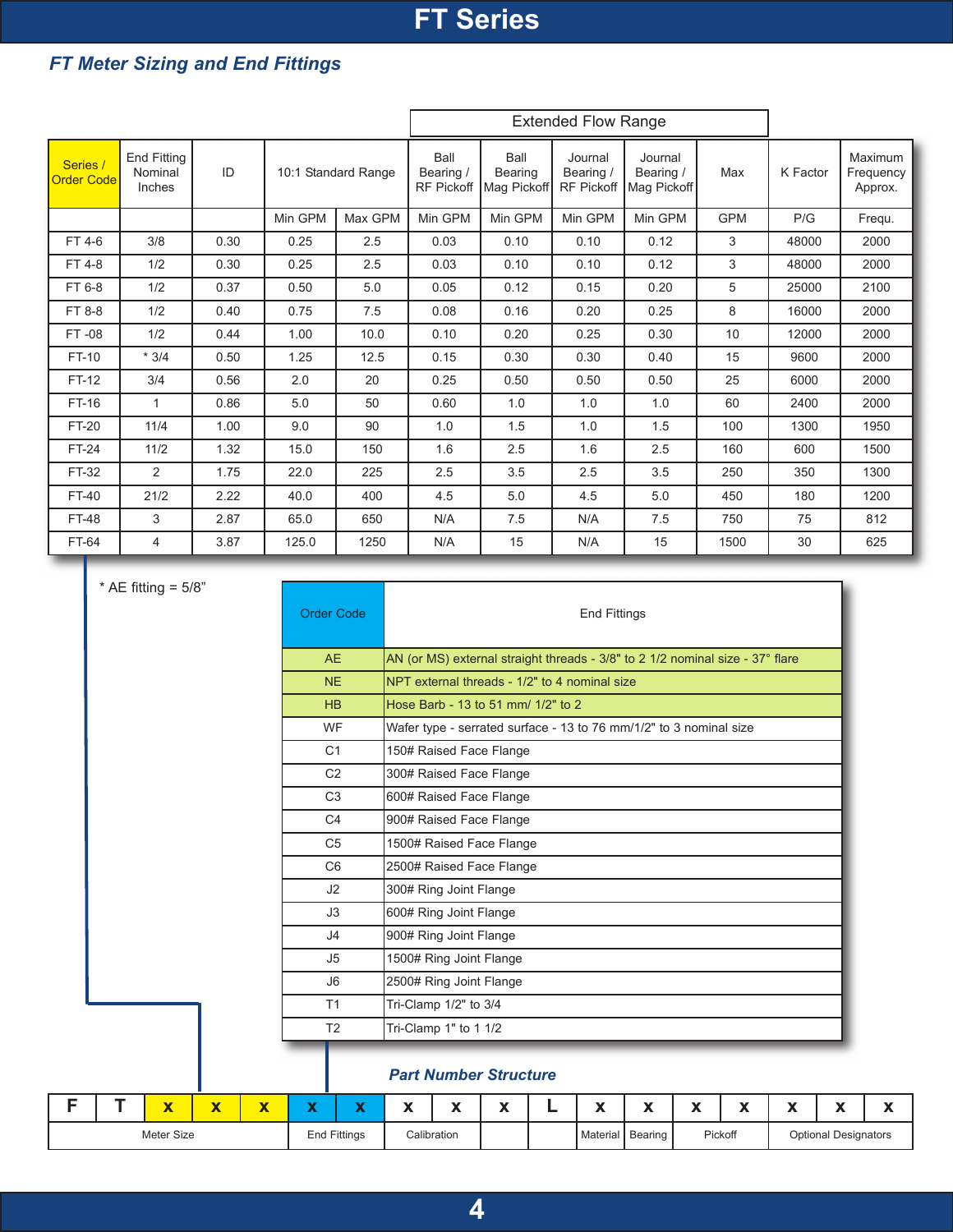### *Calibration*

| <b>Order Code</b> | # Points | Flow Range        | Fluid        |
|-------------------|----------|-------------------|--------------|
| <b>NW</b>         | 10 point | normal 10:1 range | lin water    |
| <b>NS</b>         | 10 point | normal 10:1 range | in solvent   |
| N <sub>B</sub>    | 10 point | normal 10:1 range | in oil blend |
| <b>XW</b>         | 10 point | extended range    | in water     |
| <b>XS</b>         | 10 point | extended range    | in solvent   |
| X <sub>B</sub>    | 10 point | extended range    | in oil blend |
| <b>TW</b>         | 20 point | normal 10:1 range | in water     |
| <b>TS</b>         | 20 point | normal 10:1 range | in solvent   |
| <b>TB</b>         | 20 point | normal 10:1 range | in oil blend |
| YW                | 20 point | extended range    | in water     |
| YS.               | 20 point | extended range    | in solvent   |
| YB                | 20 point | extended range    | in oil blend |
| <b>GW</b>         | 30 point | extended range    | in water     |
| GS                | 30 point | extended range    | in solvent   |
| GВ                | 30 point | extended range    | in oil blend |

| Order Code     | # Points                    | Cal Style                       | # Viscosities                                                     |           |
|----------------|-----------------------------|---------------------------------|-------------------------------------------------------------------|-----------|
| U <sub>2</sub> | 10 points each<br>viscosity | Universal<br>Viscosity<br>Curve | 2 Viscosities (specify minimum<br>viscosity & maximumviscosity).  |           |
| U <sub>3</sub> | 10 points each<br>viscosity | Universal<br>Viscosity<br>Curve | 3 Viscosities (specify minimum<br>viscosity & maximum viscosity). |           |
| Order Code     | # Points                    | # Pickoffs                      | Cal Style                                                         | Fluid     |
| <b>BW</b>      | 10 points each<br>direction | 1 pickoff                       | Bi-directional                                                    | water     |
| BS             | 10 points each<br>direction | 1 pickoff                       | Bi-directional                                                    | solvent   |
| BB             | 10 points each<br>direction | 1 pickoff                       | Bi-directional                                                    | oil blend |

Note:  $W = W$ ater. S = Solvent. B = Oil blend. The fluid viscosity must be provided with oil blend calibrations

### *Material & Bearing Selection*

| <b>Order Code</b> | Housing       | Rotor         | <b>Bearing Code</b> |
|-------------------|---------------|---------------|---------------------|
| F                 | 316 SST       | 430F SST      | $A - D - E - G - H$ |
|                   | 1316 SST      | l316 SST      | ID - E - G          |
| н                 | 316 SST       | 17-4 PH SST   | $A - D - E - G - H$ |
|                   | <b>HAST C</b> | <b>HAST C</b> | $F - G$             |

Note: Please contact factory for material codes "G" and "N".

### *Bearing Selection*

| гv. |            |   |   |                              | than normal 10:1 or extended range                |                           |                           |  |                         |                    |            |                                |                                                                                                                           |                             |   |
|-----|------------|---|---|------------------------------|---------------------------------------------------|---------------------------|---------------------------|--|-------------------------|--------------------|------------|--------------------------------|---------------------------------------------------------------------------------------------------------------------------|-----------------------------|---|
| B   |            |   |   | range.                       | To signify both changes in units and special flow |                           |                           |  |                         | Order<br>Code      |            |                                | Bearing selections will affect flow range.<br>Refer to sizing specification table to the left<br>for correct flow ranges. |                             |   |
|     |            |   |   |                              |                                                   |                           |                           |  |                         | $\overline{A}$     |            |                                | Ball Bearings (440 C or equivalent)                                                                                       |                             |   |
|     |            |   |   |                              |                                                   |                           |                           |  |                         | B                  |            | <b>Ball Bearings (Ceramic)</b> |                                                                                                                           |                             |   |
|     |            |   |   |                              |                                                   |                           |                           |  |                         | D                  |            |                                | Carbide Journal (Carbide Shaft & Sleeve)                                                                                  |                             |   |
|     |            |   |   |                              |                                                   |                           |                           |  |                         | E                  | SST Shaft) |                                | Graphite Journal (Graphite Sleeve, 316                                                                                    |                             |   |
|     |            |   |   |                              |                                                   |                           |                           |  |                         | G                  |            |                                | Ceramic Journal (Ceramic Shaft & Sleeve)                                                                                  |                             |   |
|     |            |   |   | <b>Part Number Structure</b> |                                                   |                           |                           |  |                         |                    |            |                                |                                                                                                                           |                             |   |
|     | X          | X | X | X                            | X                                                 | $\boldsymbol{\mathsf{x}}$ | $\boldsymbol{\mathsf{x}}$ |  | $\overline{\textbf{X}}$ | X                  | X          | X                              | X                                                                                                                         | X                           | X |
|     | Meter Size |   |   |                              | <b>End Fittings</b>                               | Calibration               |                           |  |                         | Material   Bearing |            | Pickoff                        |                                                                                                                           | <b>Optional Designators</b> |   |

### *3rd Digit of Calibration*

|  |              | x | x | x | x                                                                                                                                                 | x | X | X |  |
|--|--------------|---|---|---|---------------------------------------------------------------------------------------------------------------------------------------------------|---|---|---|--|
|  |              |   |   |   | <b>Part Number Structure</b>                                                                                                                      |   |   |   |  |
|  |              |   |   |   |                                                                                                                                                   |   |   |   |  |
|  |              |   |   |   |                                                                                                                                                   |   |   |   |  |
|  |              |   |   |   |                                                                                                                                                   |   |   |   |  |
|  | <sub>R</sub> |   |   |   | To signify both changes in units and special flow<br>range.                                                                                       |   |   |   |  |
|  | R            |   |   |   | To signify special calibration flow range other<br>than normal 10:1 or extended range                                                             |   |   |   |  |
|  | U            |   |   |   | To signify required units of measure other than<br><b>GPM</b>                                                                                     |   |   |   |  |
|  | Code         |   |   |   | The third digit of the calibration designator is<br>normally not used and occupied by a dash (-).<br>When required, the following codes are used. |   |   |   |  |
|  |              |   |   |   |                                                                                                                                                   |   |   |   |  |